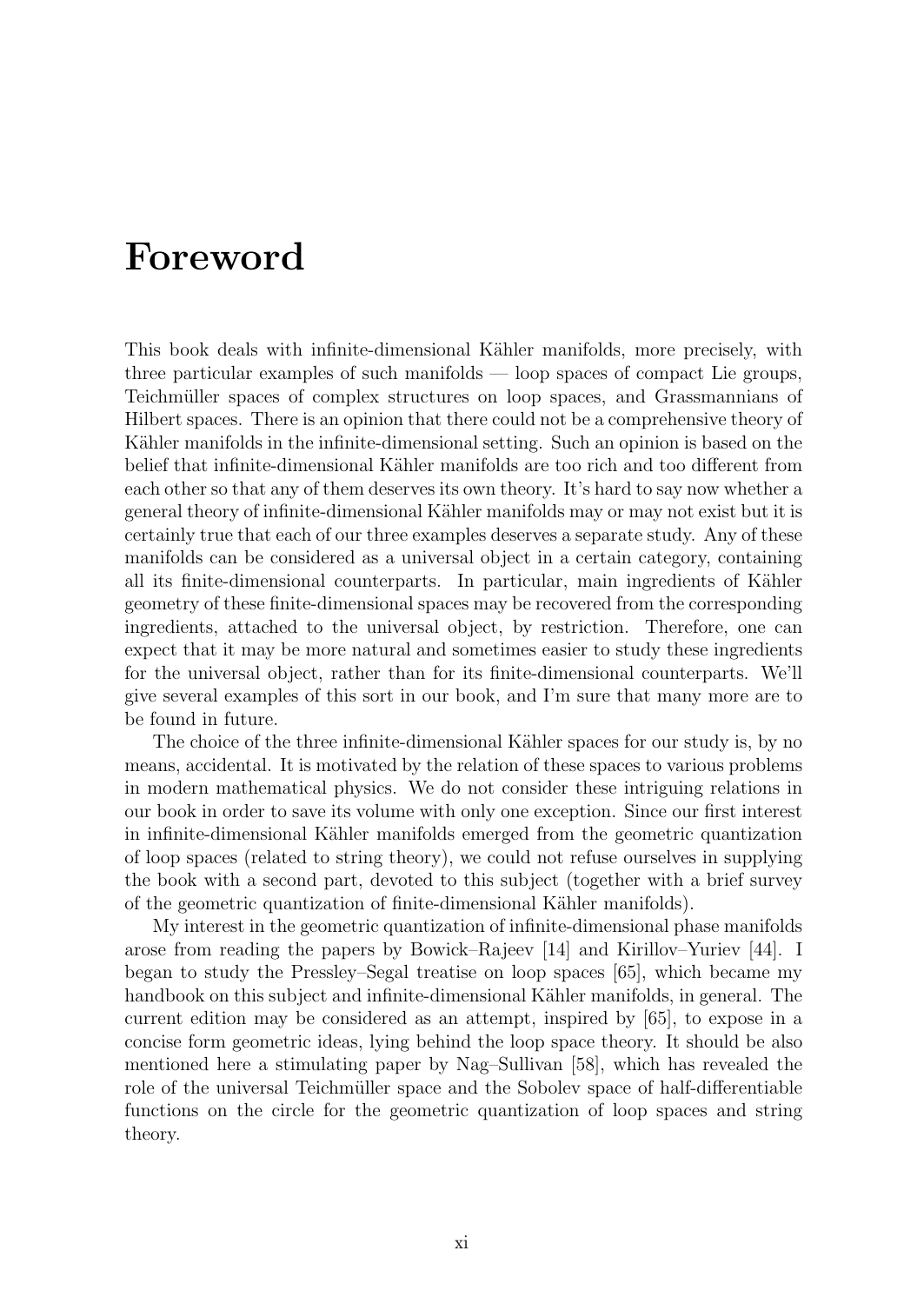Let us present now our main heros in more detail. The first one is the loop space  $\Omega G$  of a compact Lie group *G*. It is a Kähler Frechet manifold, which can be considered as a universal flag manifold of the group *G* in the sense that it contains all flag manifolds of  $G$  as complex Kähler submanifolds. There is an essentially unique natural symplectic form on this manifold. On the other hand, Ω*G* has a lot of different complex structures, compatible with this symplectic form. The admissible complex structures on  $\Omega G$  are parameterized by points of the space  $\text{Diff}_{+}(S^1)/\text{M\"ob}(S^1)$ of orientation-preserving diffeomorphisms of the circle, normalized modulo Möbius transformations.

The space  $S = \text{Diff}_+(S^1)/\text{M\"ob}(S^1)$  is our second hero. It is also a Kähler Frechet manifold, which has a unique natural complex structure and a 1-parameter family of compatible symplectic forms. These forms coincide with realizations of the canonical Kirillov form on different coadjoint orbits of the Virasoro group (being a central extension of  $\text{Diff}_+(S^1)$ , identified with *S*. The space *S* can be also regarded as a "smooth" part of the universal Teichmüller space  $\mathcal T$ . This space, introduced and studied by L.Ahlfors and L.Bers, consists of quasisymmetric homeomorphisms of the circle (i.e. orientation-preserving homeomorphisms of  $S<sup>1</sup>$ , extending to quasiconformal homeomorphisms of the disc), normalized modulo Möbius transformations. The universal Teichmüller space  $\mathcal T$  is a complex Banach manifold, which can be provided with a natural Kähler pseudometric (which is only densely defined on  $\mathcal{T}$ ). This pseudometric restricts to a Kähler metric on  $\mathcal{S} \subset \mathcal{T}$ . As it can be guessed from its name, the universal Teichmüller space  $\mathcal T$  contains all classical Teichmüller spaces (of compact Riemann surfaces of finite genus) as complex submanifolds. Moreover, the Kähler pseudometric of  $\mathcal T$  restrics to the Weil–Petersson Kähler metric on each of these classical Teichmüller spaces.

The group of quasisymmetric homeomorphisms of the circle acts naturally on the Sobolev space *V* of half-differentiable functions on the circle, preserving its natural symplectic form. This action defines an embedding of the universal Teichmüller space  $\mathcal T$  into an infinite-dimensional Grassmannian  $\text{Gr}(V)$  of  $V$ . The constructed map generates also an embedding of the "smooth" part  $\mathcal{S} \subset \mathcal{T}$  into a "smooth" part of Gr(*V*), represented by the Hilbert–Schmidt Grassmannian  $\text{Gr}_{\text{HS}}(V) \subset \text{Gr}(V)$ . The Hilbert–Schmidt Grassmannian  $\mathrm{Gr}_{\mathrm{HS}}(V)$ , which is our third hero, is a Kähler Hilbert manifold. It can be considered as a universal Grassmann manifold, since all finite-dimensional Grassmannians are contained in  $\text{Gr}_{HS}(V)$  as complex submanifolds. Moreover, the loop space  $\Omega G$  can be also embedded into  $\text{Gr}_{\text{HS}}(V)$ , more precisely, into the Hilbert–Schmidt Siegel disc  $\mathcal{D}_{\text{HS}}$ , identified with the "lower hemisphere" of  $\mathrm{Gr}_{\mathrm{HS}}(V)$ .

These are the three main heros of our book, which may be considered as an accessible introduction to the Kähler geometry of these remarkable spaces and a starting point to their detailed study. Basic properties of the three spaces are summarized in the table at the end of the foreword.

Briefly on the content of the book.

*Book I: Kähler geometry of loop spaces.* To facilitate the reading, we have collected in Part I all necessary background, which may be considered as external with respect to the main stream of the book.

We start from Chapters 1 and 2, devoted to Frechet manifolds and Frechet Lie groups. A key reference for these Chapters is a fundamental paper by Hamilton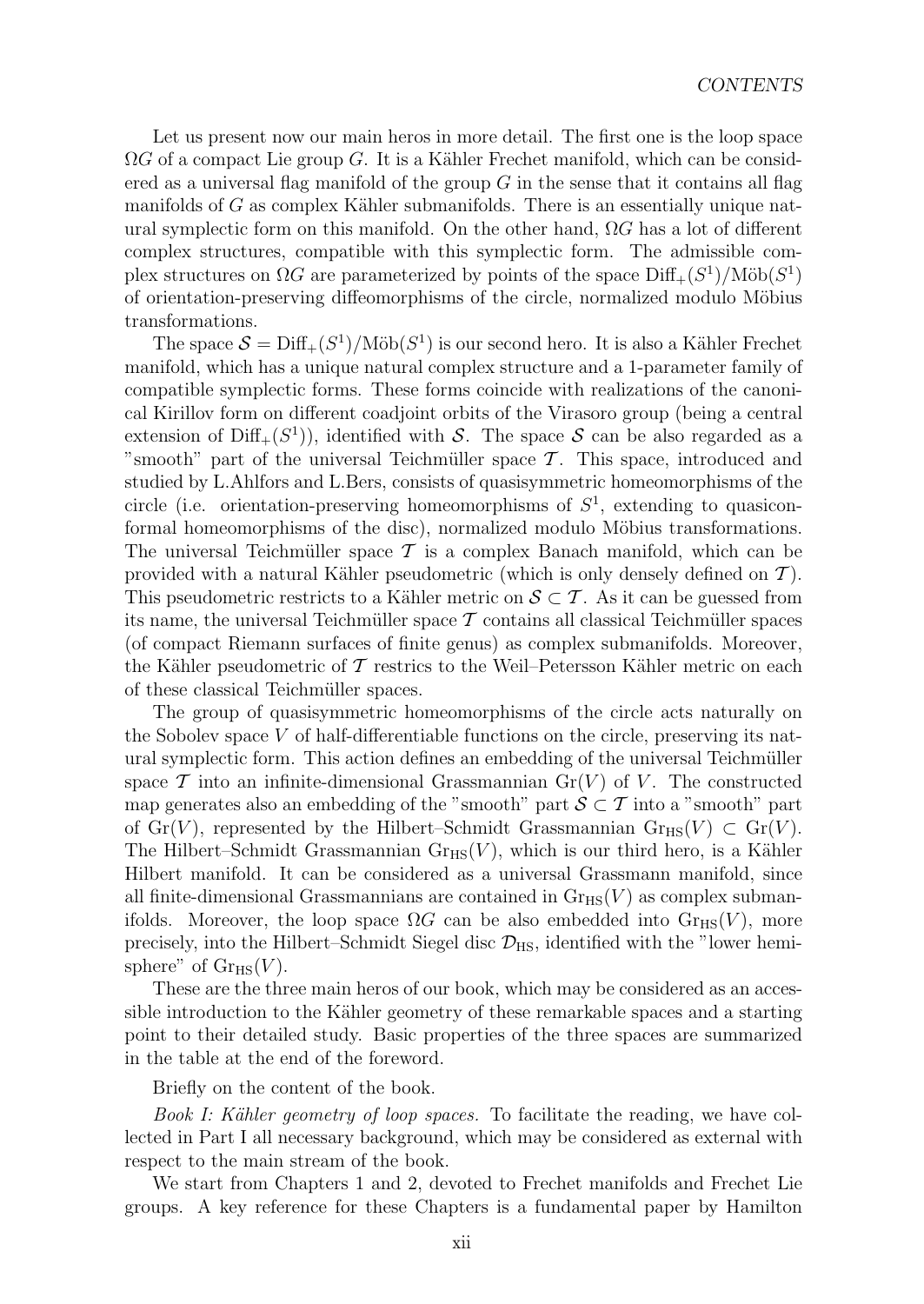[32], which was our main guide to Frechet manifolds.

Chapter 3 contains necessary basic facts on flag manifolds and irreducible representations of semisimple Lie groups. This is a standard material, which can be found in general books on Lie groups, Lie algebras and representation theory.

Chapter 4 is devoted to central extensions of Lie groups and algebras — the concept, crucial for the representation theory of infinite-dimensional groups and algebras. A comprehensive presentation of this subject is given in Pressley–Segal book [65]. This also applies to the next Chapter 5, where we study Grassmannians of a Hilbert space.

Chapter 6 deals with quasiconformal maps. It is a classical notion, covered in many books, in particular, in a beautiful (and short) book by Ahlfors [1].

Part II is devoted to the loop spaces  $\Omega G$  of compact Lie groups  $G$ .

In Chapter 7 we describe the Kähler geometry of the loop space  $\Omega G$  and a canonical embedding of flag manifolds of a Lie group *G* into Ω*G*.

In Chapter 8, devoted to the central extensions of loop groups and algebras, we follow mostly Pressley–Segal book [65]. The same applies to the next Chapter 9, where the Grassmann realization of the loop spaces is constructed.

Part III is devoted to various spaces of complex structures on loop spaces Ω*G*.

We start in Chapter 10 with the description of the coadjoint action of the Virasoro group and its orbits, due mainly to Kirillov. Among these orbits only two kinds admit a Kähler structure, namely, the "smooth" part  $S = \text{Diff}_{+}(S^1)/\text{M\"ob}(S^1)$  of the universal Teichmüller space  $\mathcal T$  and the homogeneous space  $\mathcal R = \text{Diff}_+(S^1)/S^1$ .

In Chapter 11 we introduce the universal Teichmüller space  $\mathcal T$  and define a pseudoK¨ahler structure on it, using its embedding into the complex Banach space of holomorphic quadratic differentials in the disc. The classical Teichm¨uller spaces  $T(G)$ , where *G* is a Fuchsian group, are identified with the subspaces of  $\mathcal{T}$ , consisting of  $G$ -invariant quasisymmetric homeomorphisms of  $S<sup>1</sup>$ . The Kähler pseudometric on *T* restricts to a natural Kähler metric on the "smooth" part  $S \subset T$  and to the Weil–Petersson metric on  $T(G)$ . A Grassmann realization of  $\mathcal T$  was constructed by Nag–Sullivan in [58]. This realization agrees with a natural Grassmann realization of the "smooth" part *S*.

*Book II: Geometric quantization of loop spaces.* Part IV is a brief introduction to the geometric quantization of finite-dimensional Kähler manifolds. More detailed presentations of this theory may be found in various books on the subject, e.g., in [29] and [71].

In Chapter 12 we define the Dirac quantization of classical systems. The Kostant– Souriau prequantization of symplectic manifolds with integral symplectic forms is constructed in Chapter 13.

Chapter 14 is devoted to the Blattner–Kostant–Sternberg (BKS) quantization. A more detailed exposition of this subject may be found in [29], [71]. We introduce Fock spaces of half-forms on a Kähler phase manifold and define a BKS-pairing between them. Using this pairing, one can construct a quantization of the original phase manifold in a Fock space of half-forms.

The geometric quantization of loop spaces is considered in Part V. We start in Chapter 15 with the geometric quantization of the loop space of a *d*-dimensional vector space. Its quantization is based on a twistor-like construction of a Fock bundle of half-forms over the space of complex structures on the Sobolev space *V*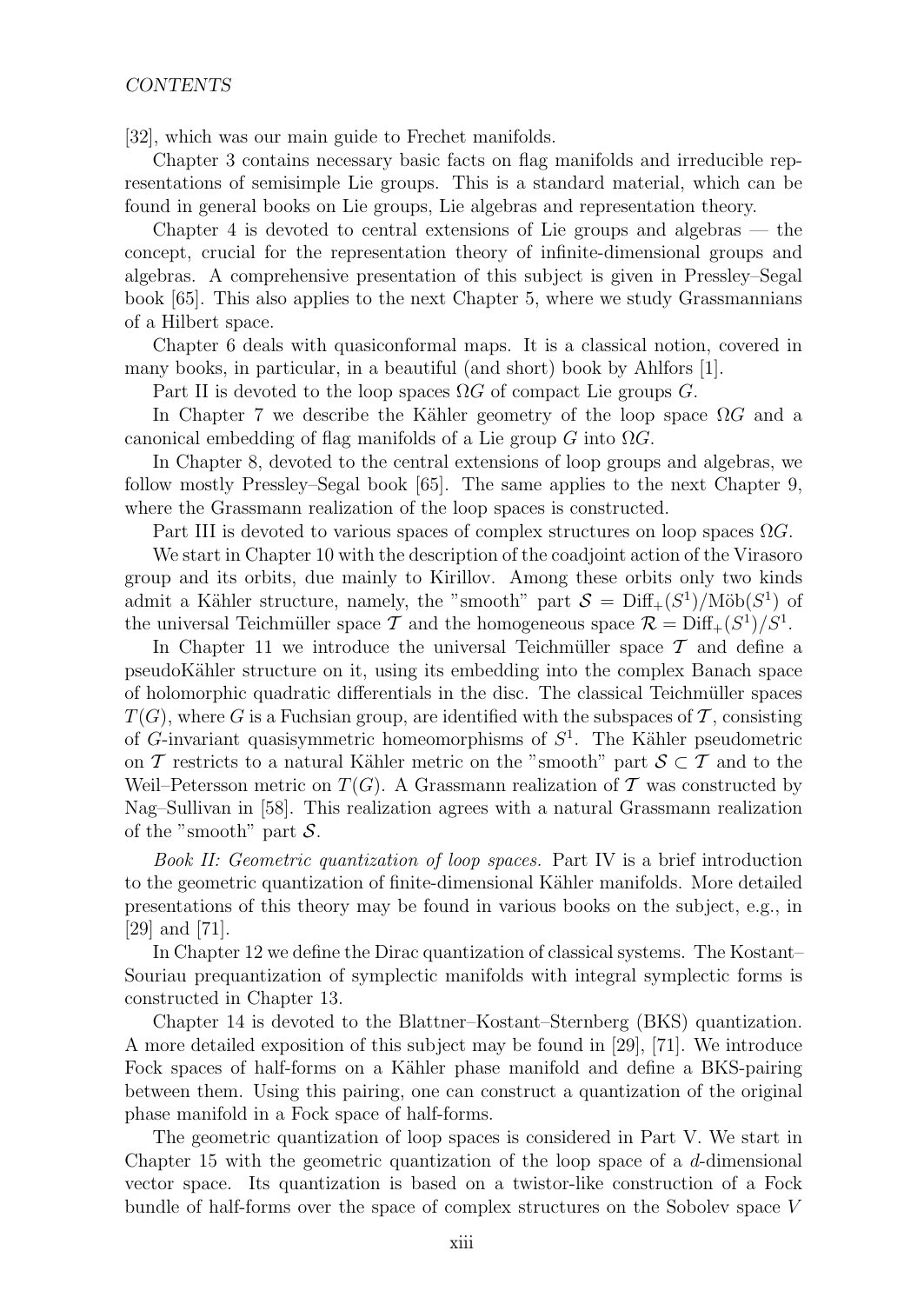of half-differentiable functions on  $S<sup>1</sup>$ . There is a projective action of the Hilbert– Schmidt symplectic group of *V* on this bundle, and its infinitesimal version yields a quantization of the original loop space. At the end of this Chapter we discuss the geometric quantization of the universal Teichmüller space  $\mathcal T$ . The standard Dirac quantization does not apply to the whole of  $\mathcal T$ , and it seems more natural in this case to use an approach, based on the "quantized calculus" of Connes and Sullivan. (We are grateful to Alain Connes for drawing our attention to this approach, presented in [16].)

In Chapter 16 we construct a geometric quantization of the loop space  $\Omega G$  of a compact Lie group *G*. It is based on the Borel–Weil theorem for the loop groups, given in Pressley–Segal book [65]. We follow the same scheme, as in Chapter 15, using the projective action of the diffeomorphism group on the Fock bundle, defined by Goodman–Wallach [26],[27].

Concluding this foreword, I want to thank all my colleagues, who made it possible this book to appear. Book I of the present edition is an extended version of the book, published in Russian in 2001 by Moscow Center of Continuous Mathematical Education. Book II may be considered as an extended version of a joint paper with Johann Davidov [17], published in Steklov Institute Proceedings in 1999. (That paper was based on my previous collaboration with Alexander Popov.)

This book is based on the lecture course on the Kähler geometry of loop spaces and their geometric quantization, which I gave in Nagoya University in 2003 by the invitation of Professor Ryoichi Kobayashi. I am deeply grateful to him and Nagoya University for the invitation to give this lecture course and warm hospitality during my stay in Nagoya.

Moscow December 16, 2009